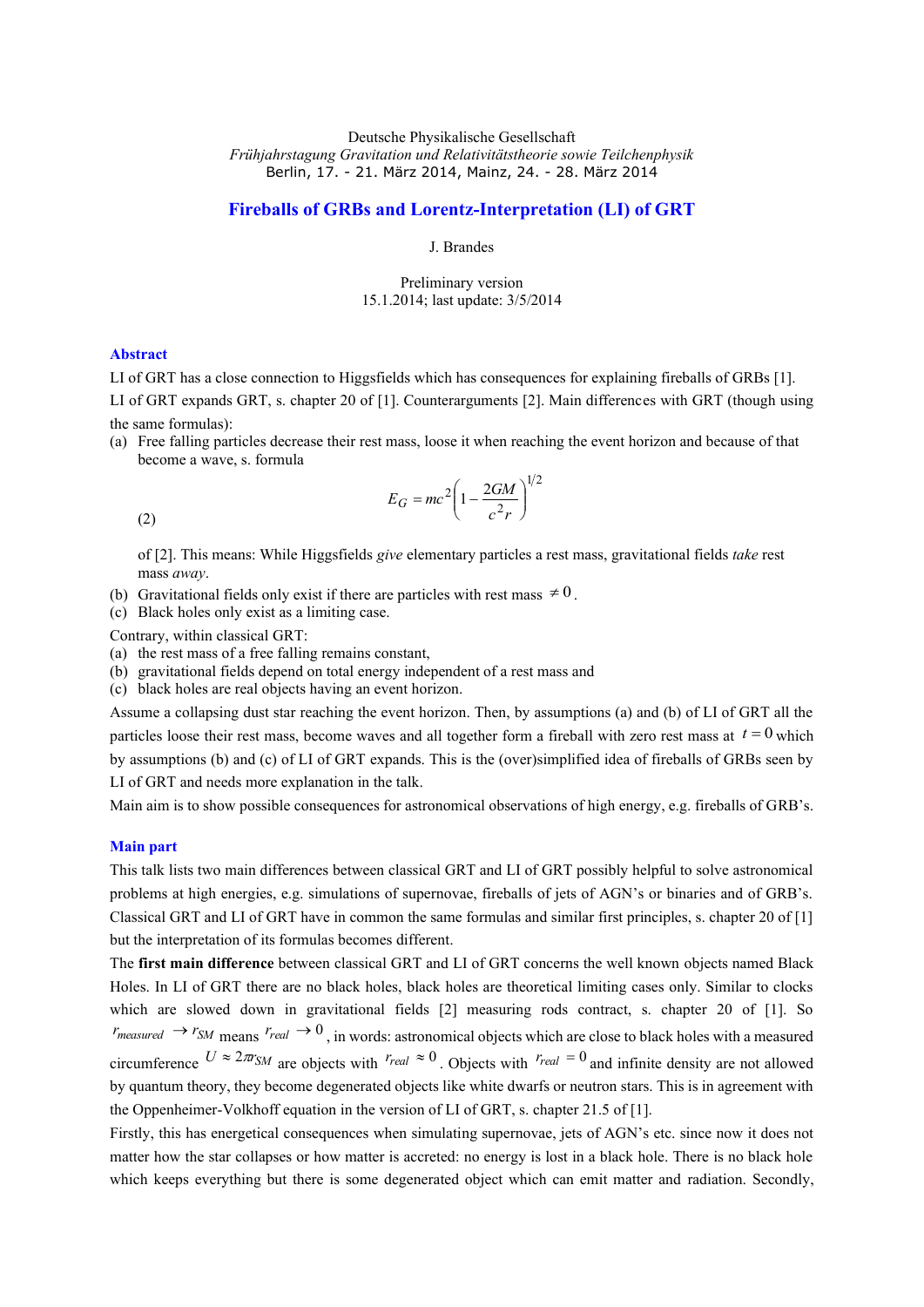degenerated objects are allowed to have even very strong magnetic fields. These are necessary to build up jets and it is not so clear whether the magnetic fields of the accretion disks suffice.

To be more concrete. Possibly jet models similar to those of Caminzad and Fendt [3] are transferable from neutron stars to Black Holes of AGN's.

The **second main difference** between classical GRT and LI of GRT perhaps helpful to explain highly energetical astronomical observations depends on formula (2) of [2]

$$
E_G = mc^2 \left(1 - \frac{2GM}{c^2r}\right)^{1/2}
$$

 $E_G$ : total energy or rest mass times  $c^2$  of a particle resting in the gravitational field. Article "GRT - well proven [and also incomplete.](Talks_Brandes_since_2014.htm) Further arguments" [4] also proves that while *E<sup>G</sup>* of a free falling particle remains constant its rest mass  $m(r)$  decreases similar to (2) by

$$
m(r) = m \left(1 - \frac{2GM}{c^2r}\right)^{1/2}
$$

Since  $m(r) \to 0$  for  $r \to r_{SM}$  one may say that the particle becomes a wave. This is rational. Since Higgs bosons are detected [5] now one may say that Higgs fields give particles rest mass or in other words transform waves to particles. Gravitational fields do the contrary, following formula (2) they decrease the rest mass of a particle and transform it to a wave when it is reaching the event horizon.

$$
v_{measured} \rightarrow c
$$
  

$$
\gamma_{measured} \rightarrow \infty
$$

The hypothetical new idea: If many particles are converted to waves at the same time when reaching the event horizon then their reflection at the gravitational center results quite naturally in an expanding fireball. The observed high values of  $\ell$  e. g. during GRB's become convincing.

What is true for single particles remains true for a shell of particles with the same energy free falling in the gravitational field of some star. Now assume a collapsing dust star. You will get this situation if a star has consumed all its fusion fuel and only gravitational forces will remain. Every shell of the star is attracted by all its inner shells, the outer shells have no effect to the inner ones on account of Birkhoff's theorem, s. Fig. 22.1 of [1]. All the shells reach  $r_{real} = 0$  asymptotically and the measured radius becomes approximately  $r_{measured} = r_{SM}$  with  $r_{SM}$  defined by the mass of the inner shells. If they would reach  $r_{real} = 0$  then they would reach their event horizon, too and all the particles would loose their rest mass and become a wave. The wave energy then is the same as that of the particle before. Since nearly no particles with rest mass  $\neq 0$  would remain there are no gravitational forces any longer (in LI of GRT gravitational forces rely on rest mass  $\neq 0$ , s. chapter 21.1 of [1]). So you have a fireball at  $r = 0$  of finite total energy but infinite density. It expands with  $\gamma_{measured} \approx \infty$  and exceeds  $\gamma \ge 1000 - 10000$  of GRB's. Later, on account of the Higgs fields the waves become particles with rest mass  $\neq 0$  again. At least two larger questions remain. 1.)  $r_{real} = 0$  is reached only asymptotically and 2.) what are the precise formulas? The more precise formulas of a collapsing dust star are discussed e. g. in chapter 22 of [1]. Problem 1.) is solved by quantum theory. <sup>*r*</sup>*SM* is reached asymptotically and  $r_{real} \approx 0$ . This means on account of quantum theory that the probability to become a wave is not 1 but  $\approx 1$ . Therefore, these considerations remain valid in principle but up to now it is not a theory.

## **Summary**

(2)

In LI of GRT (a) black holes are a limiting case only and (b) gravitational forces change the rest mass of a particle (formula (2) above). It is illustrated that this possibly is helpful to explain fireballs of jets and GRB's.